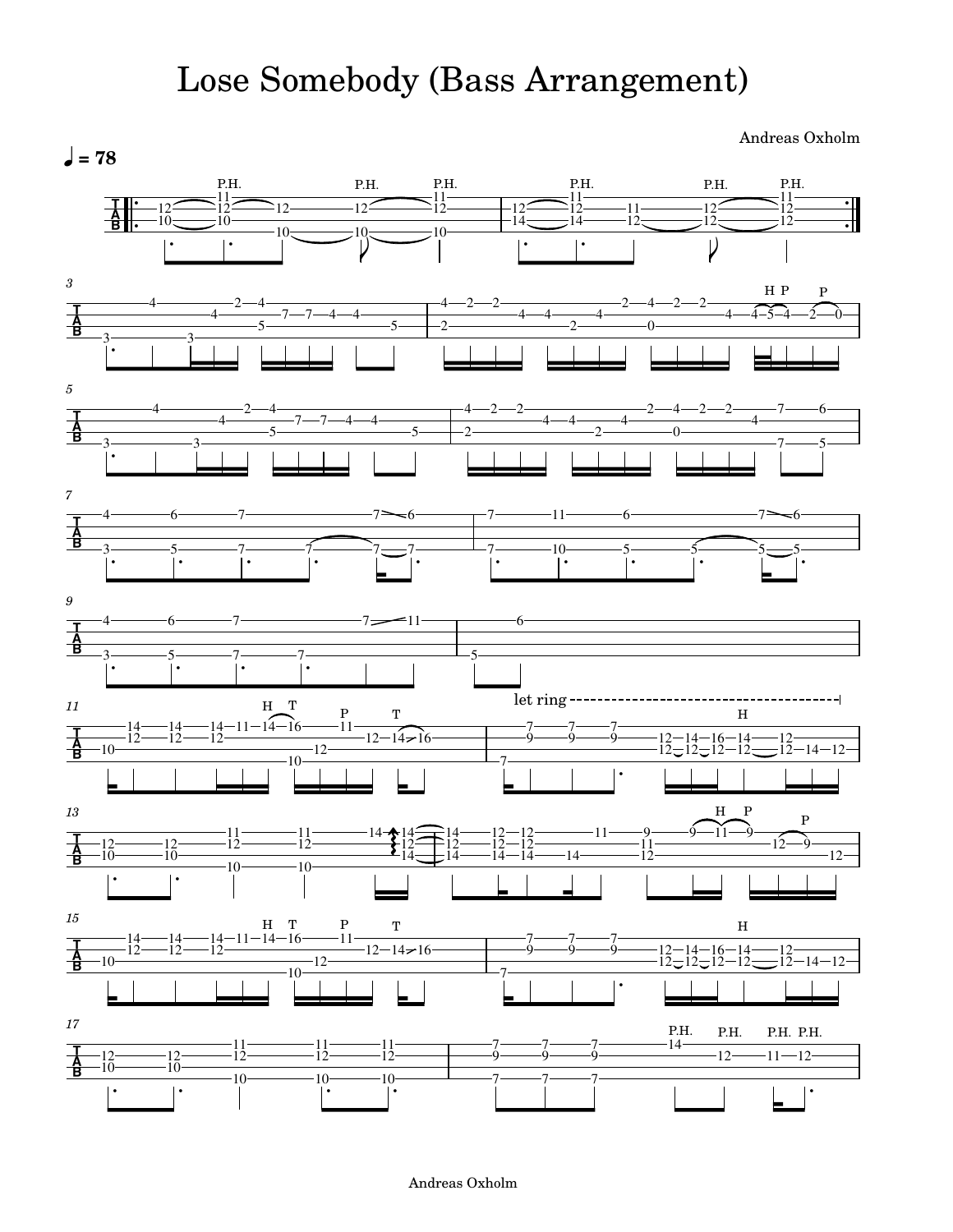

## Andreas Oxholm